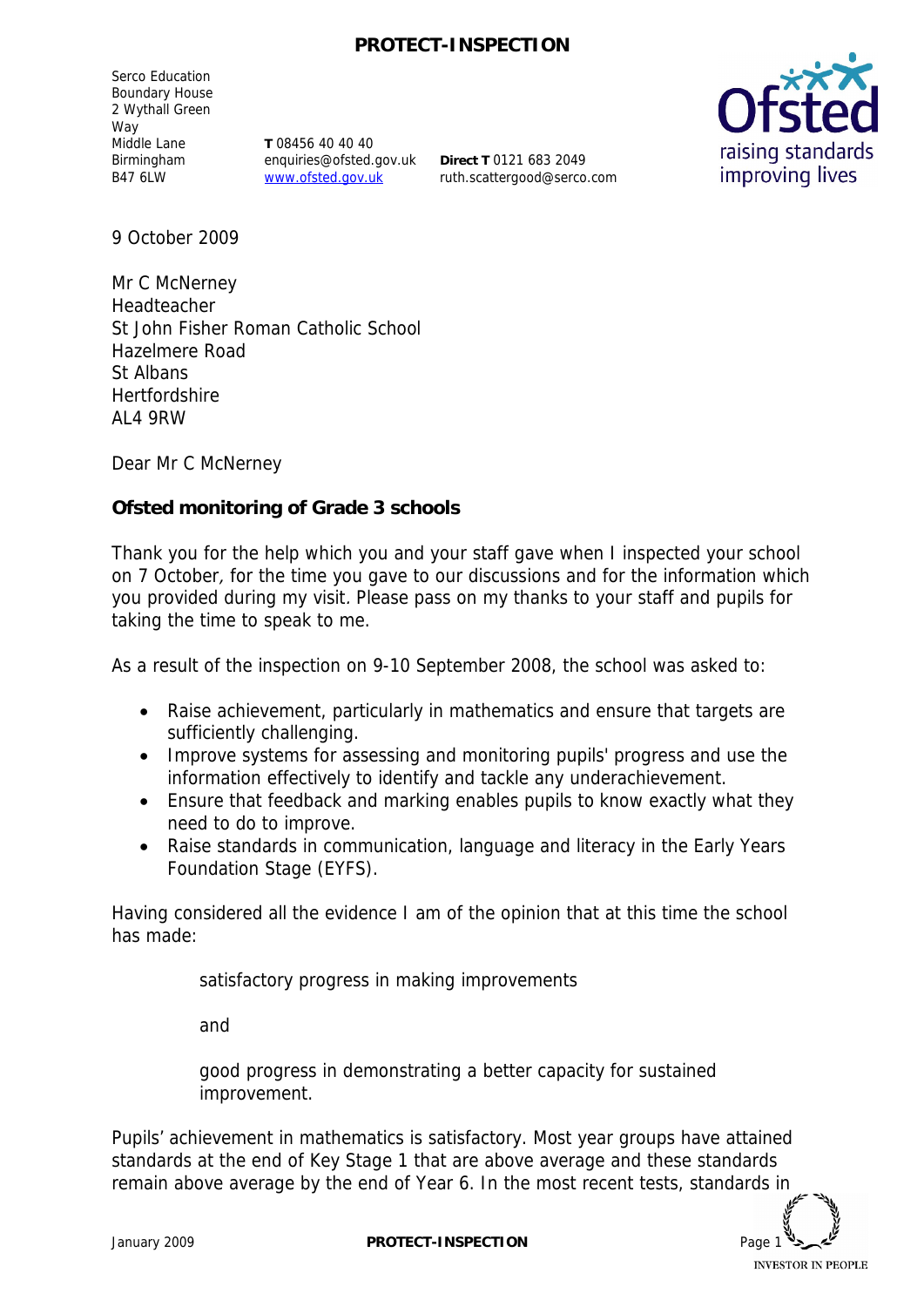

mathematics in Year 6 were average and the standards of that year group were average when they joined the school. Targets for pupils in the current Year 6 indicate that they are on course to reach standards that are again above average. Pupils' learning in lessons is satisfactory. Through successful monitoring and support of teaching the school has worked hard and successfully to ensure that there is no inadequate teaching in mathematics. Pupils have the chance in lessons to engage in partner talk and group work which makes their learning of mathematics more enjoyable. Their behaviour and attitude to learning is good. The headteacher recognises that the standards for higher attaining pupils need to be higher.

The school has made significant progress in introducing a new assessment system that enables senior leaders to monitor the progress of pupils more closely and identify early on those pupils who are not doing as well as they could. The senior leadership team has been enhanced through the recent appointment of a deputy headteacher. The headteacher and other senior leaders have a very accurate knowledge of the strengths and weaknesses in teaching of mathematics in the school and have responded by improving the quality of lesson planning and providing more opportunities for pupils to work independently. The role of the subject leaders has been enhanced through greater monitoring of pupils' work and lesson planning but their role in monitoring teaching is less well developed.

The school has made satisfactory progress in ensuring pupils know what they need to do to improve. In lessons pupils know what their learning objectives are and whether they have been achieved. Some older pupils know precisely what level they are working at, for example, one pupil said she was at level 5 in mathematics because she knew how to multiply and divide two-digit numbers. Other pupils are less clear on their current level of attainment and how to reach the next stage in learning. The best marking shows pupils how to improve their work through clear written development points or questioning. Elsewhere, marking is less precise. Pupils are involved in assessing their own work and that of their peers and they are able to say if they have successfully achieved their lesson objectives, including those pupils in Key Stage 1. Pupils have a greater say in their learning and take responsibility for their own work.

The school has made good progress in raising standards in communication, language and literacy in the Early Years Foundation Stage. Since 2006 there has been a rising trend in the proportion of learners who reach the national expected level for their age. In the most recent assessments three-quarters of learners in the Early Years Foundation Stage had achieved this level. The improvement in standards has been achieved by assessing learners earlier in the year, identifying learners who need additional support and providing appropriate support. A higher proportion of learners now attend the Reception class full time and there is a closer liaison with parents in supporting their children at home. Learners use language well to imagine situations with the equipment provided, for example using an upturned table as a boat, recreating roles and experiences through dressing up and using the playhouse to cook meals for visitors. Learners themselves have made choices about the creative areas such as a car wash, garden and space ship.